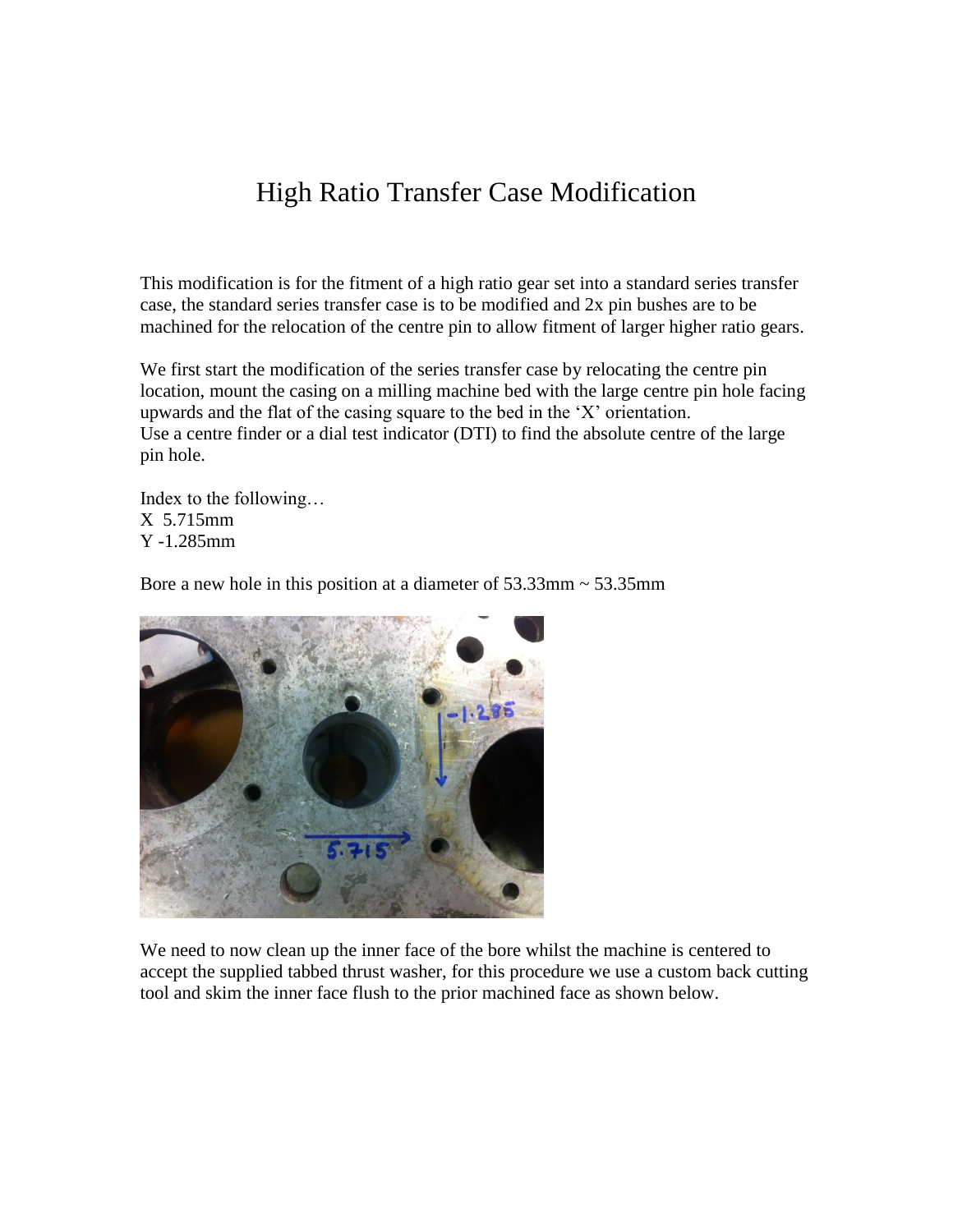

Turn the casing over so the small pin hole is now facing upwards, square the flat of the casing with the bed of the milling machine and centre the small pin hole as described before.

Index to the following… X -5.890 Y -1.320

Bore a new hole in this position at a diameter of  $41.26$ mm  $\sim 41.28$ mm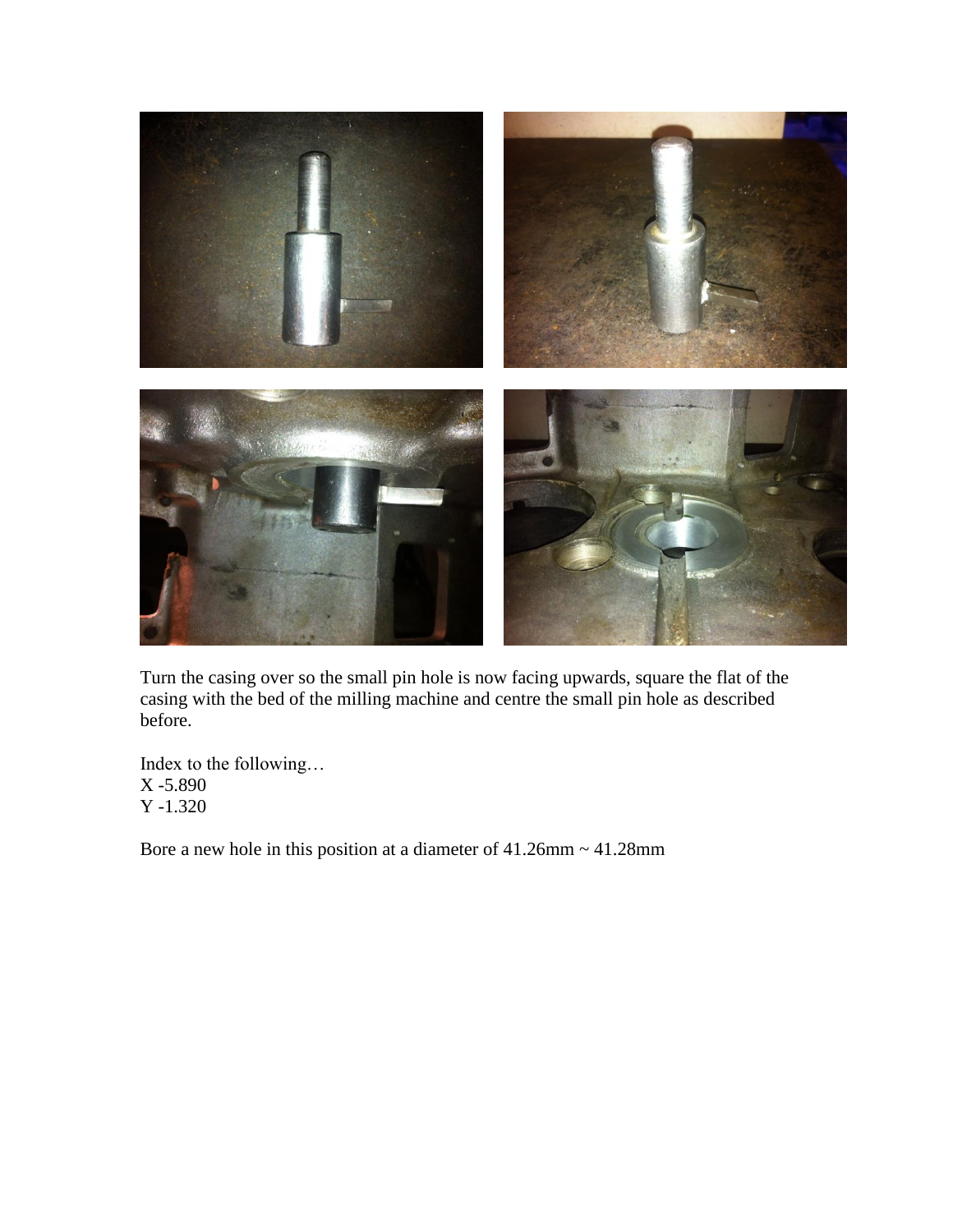

Clean the inner face again using the custom tool until flush with the prior machined face.

Now we are ready to machine the aluminum pin bushes, below are the drawings specified in millimeters for the pin bushes.

Large





 $\mathbb{F}$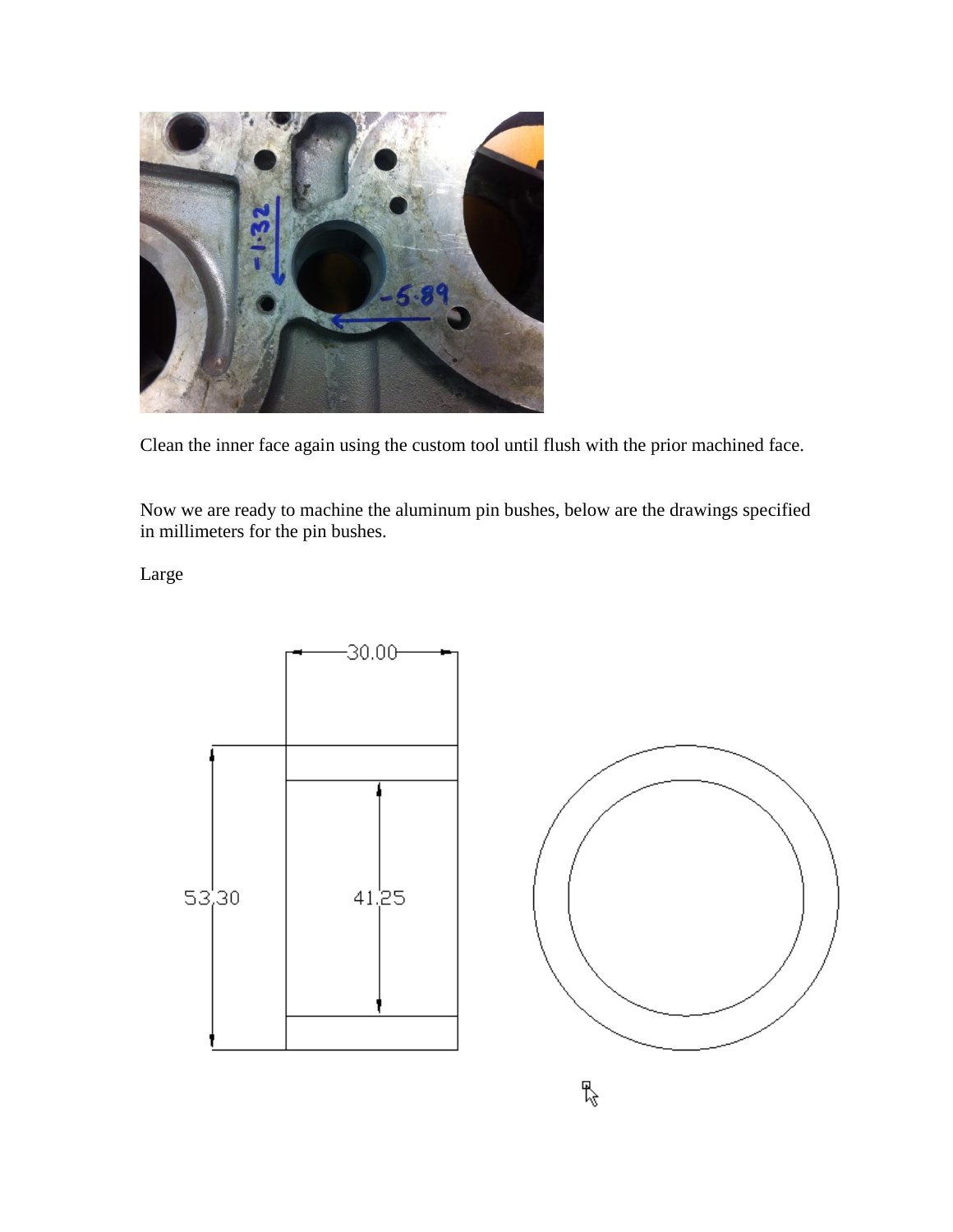

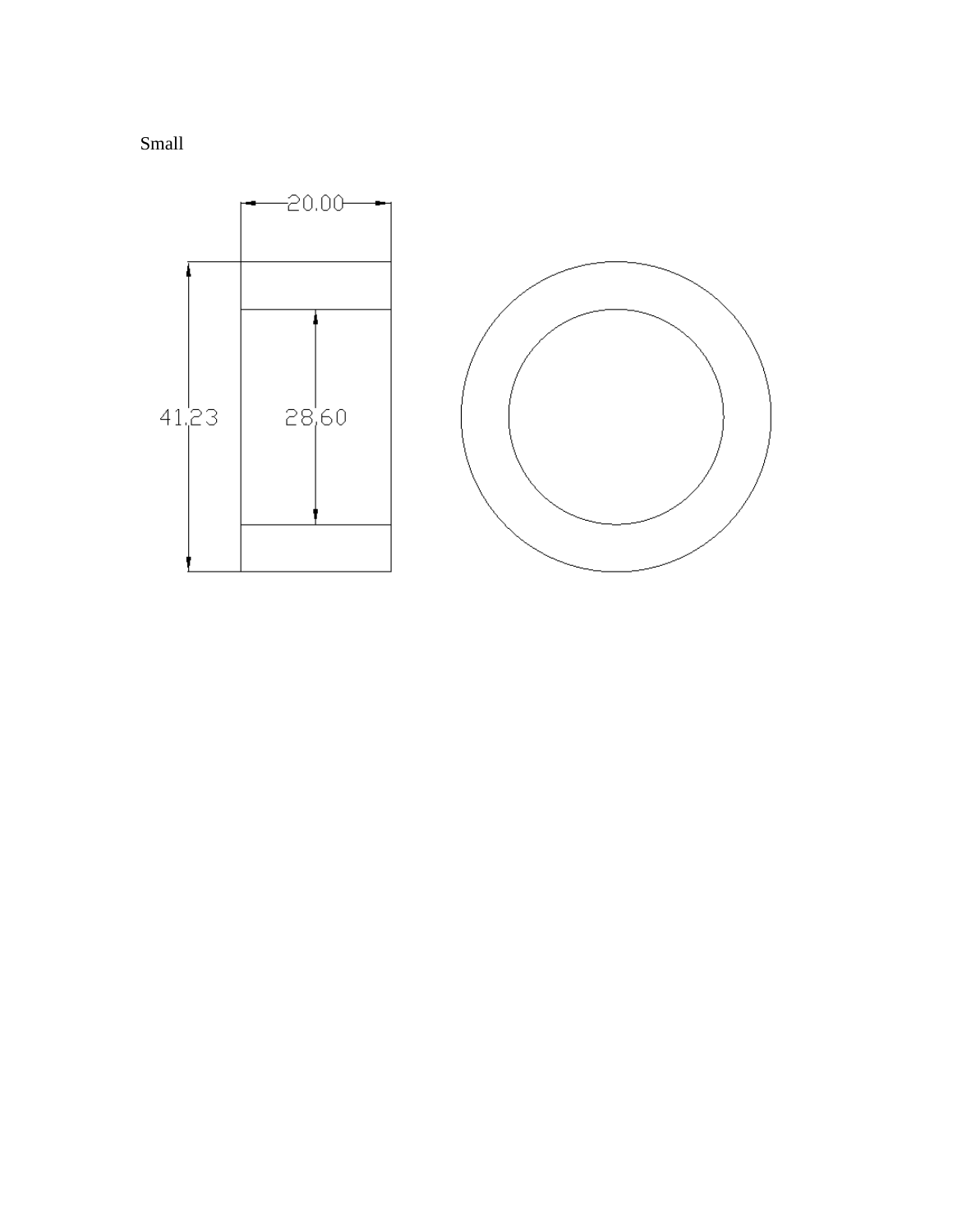

The pin bushes should both be a transition fit (sliding fit) on the centre pin and into the newly machined casing, apply a generous amount of bearing locktite onto the outer of the pin bushes and insert them into the corresponding holes in the machined casing ensuring they sit flush with the casing outer.



Apply a small amount of locktite to the rear of the tabbed thrust washer and lay the washer on the newly machined inner face of the small pin bush (the locktite is used for ease of assembly when installing the internals)

Insert the centre pin through the bushes adding a weight to the internal to hold the tab washer firm whilst the locktite sets. (Apply a very light coating of oil to the pin prior to insertion to avoid locktiteing the pin to the bushes from any locktite overspill that may occur)

Leave the casing with the large pin hole facing upwards and with the pin and weight inserted over night to allow all the applied locktite to set completely.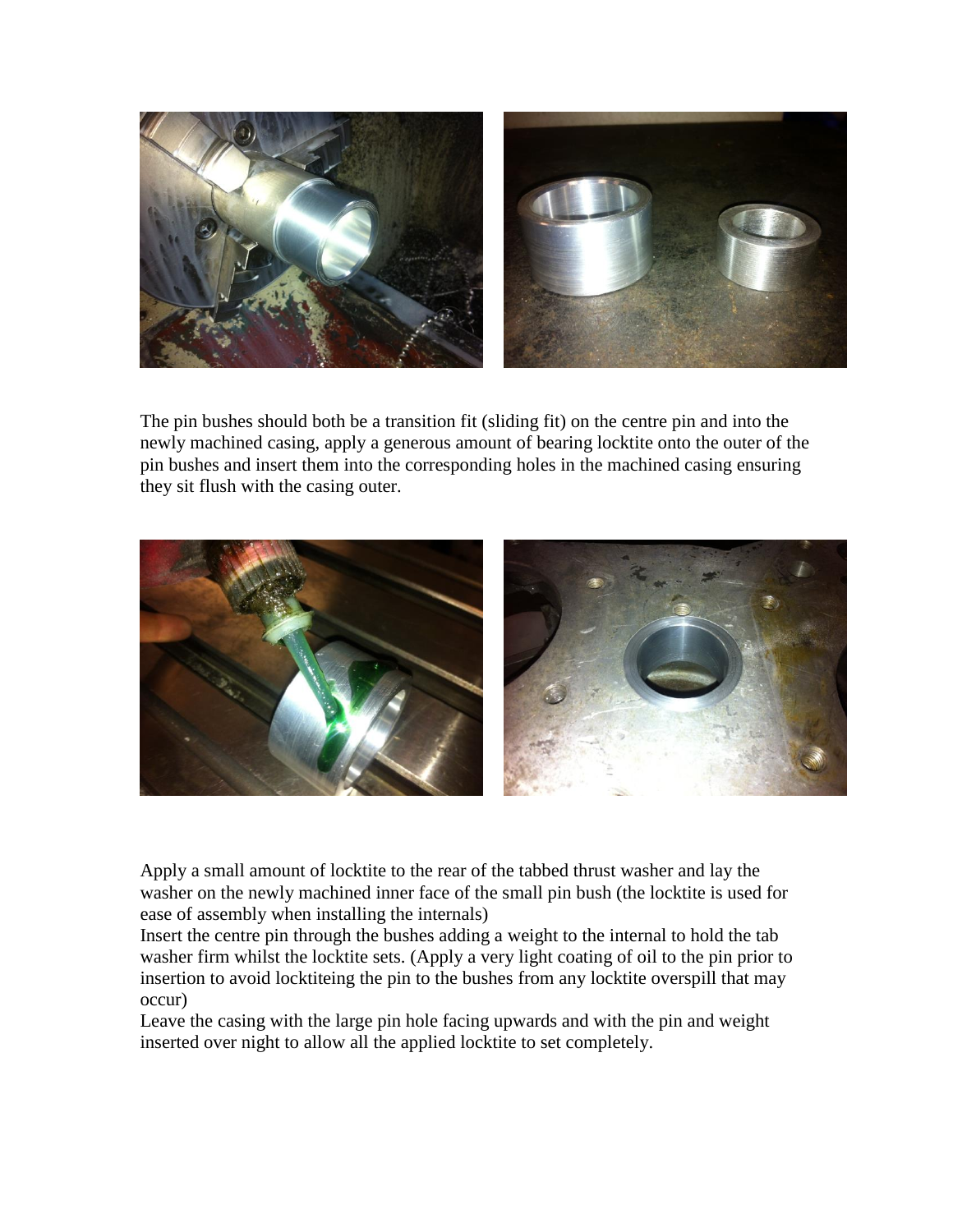

Once the locktite has set remove the pin and weight, there is a threaded hole that get broken into when boring the large pin hole. Run a tap through this hole to restore it back to normal. The thread is 3/8 UNC x16.